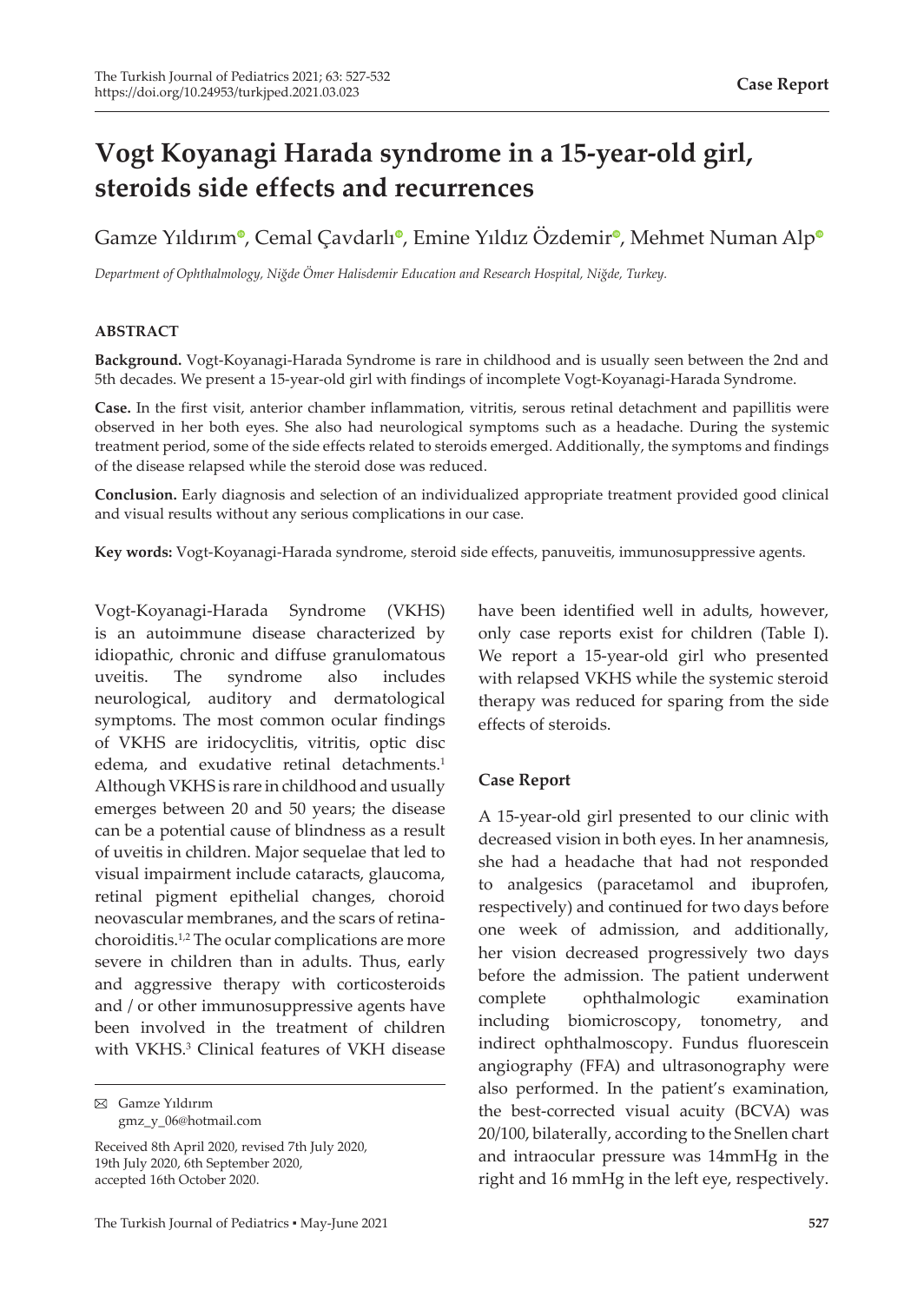| Reference                      | Age | Sex          | Clinical findings                                                                                                | Treatment                                       |
|--------------------------------|-----|--------------|------------------------------------------------------------------------------------------------------------------|-------------------------------------------------|
|                                |     |              |                                                                                                                  | Corticosteroid<br>Cyclosporine                  |
| AlQahtani et al. <sup>4</sup>  | 4   | M            | Band keratopathy, anterior uveitis, posterior synechiae, iris<br>atrophy, cataract, vitiligo and polisosis       | Adalimumab                                      |
|                                |     |              |                                                                                                                  | Methotrexate                                    |
| Katsuyama et al. <sup>5</sup>  | 3   | F            | Posterior synechiae, optic disk swelling, serous retinal<br>detachment                                           | Corticosteroid                                  |
| Khan et al. <sup>6</sup>       | 16  | $\mathbf{F}$ | Serous retinal detachment                                                                                        | Corticosteroid                                  |
| Takada et al. <sup>7</sup>     | 3   | M            | Ciliary hyperemia, slight corneal oedema, keratic<br>precipitates, serous retinal detachment, aseptic meningitis | Corticosteroid                                  |
| Bilgiç et al. <sup>8</sup>     | 14  | М            | Pale optic disc, retinal pigment atrophy, vitiligo                                                               |                                                 |
| Vergaro et al. <sup>9</sup>    | 12  | M            | Retinal vasculitis, retrocochlear hearing loss, aseptic<br>meningitis, cerebral ischemia                         | Corticosteroid                                  |
| Bušányová et al. <sup>10</sup> | 11  | M            | Granulomatous panuveitis, exsudative retinal detachment                                                          | Corticosteroid                                  |
| Hernandez et al. <sup>11</sup> | 6   | M            | Cataract, panuveitis, optic nerve head edema, exudative<br>retinal detachment, vitiligo                          | Methotrexate                                    |
| Venaille et al. <sup>12</sup>  | 10  | M            | Anterior uveitis, optic disk swelling, serous retinal<br>detachment, aseptic meningitis alopecia, vitiligo       | Corticosteroid<br>Cyclosporine<br>Mycophenolate |
|                                |     |              |                                                                                                                  | mofetil                                         |
| Benfdil et al. <sup>13</sup>   | 14  | $\mathbf{F}$ | Uveitis, serous retinal detachment, choroidal<br>depigmentation, poliosis                                        | Corticosteroid                                  |

**Table I.** Summary of the previous published reports of Vogt-Koyanagi-Harada syndrome (VKHS) in children in the last 10 years.

Biomicroscopic examination revealed granulomatous anterior chamber reaction and vitritis in both eyes (Fig. 1). Additionally, the fundus examination revealed bilateral exudative retinal detachment in the posterior pole and hyperemic optic discs (Fig. 2). After the complementation of the clinical examination, multimodal-imaging was performed. Bilateral serous retinal detachment was also observed in the enhanced depth imaging of spectral



**Fig. 1.** Anterior segment images at the first visit: inflammatory cells in the anterior vitreous were observed in both eyes.

domain optical coherence tomography (EDI-SD-OCT) scans (Fig. 3a). Subfoveal choroidal thickness of both eyes was measured in the first visit (401  $\mu$ , 412  $\mu$  in the right eye and the left eye, respectively). FFA showed a starry sky appearance which is specific for VKHS (Fig. 4). Ocular B-scan ultrasonography showed serous retinal detachment and no scleritis (Fig. 2). Body temperature was 36.6 ° C. Hemogram, sedimentation rate, C- Reactive Protein (CRP), and all of the routine biochemical values were within normal limits. The rheumatoid factor (RF), antinuclear antibody (ANA), anti-ds-DNA, Anti Smooth Muscle Antibody (ASMA) and Extractable Nuclear Antigen (ENA) profiles were negative. Treponema pallidum hemagglutination test and serous immunoglobulin M of varicella-zoster, herpes simplex and cytomegalovirus viruses were all negative. Lyme antibody test and brucella agglutination test were negative. Tuberculin skin test was negative, and her Enzyme-Linked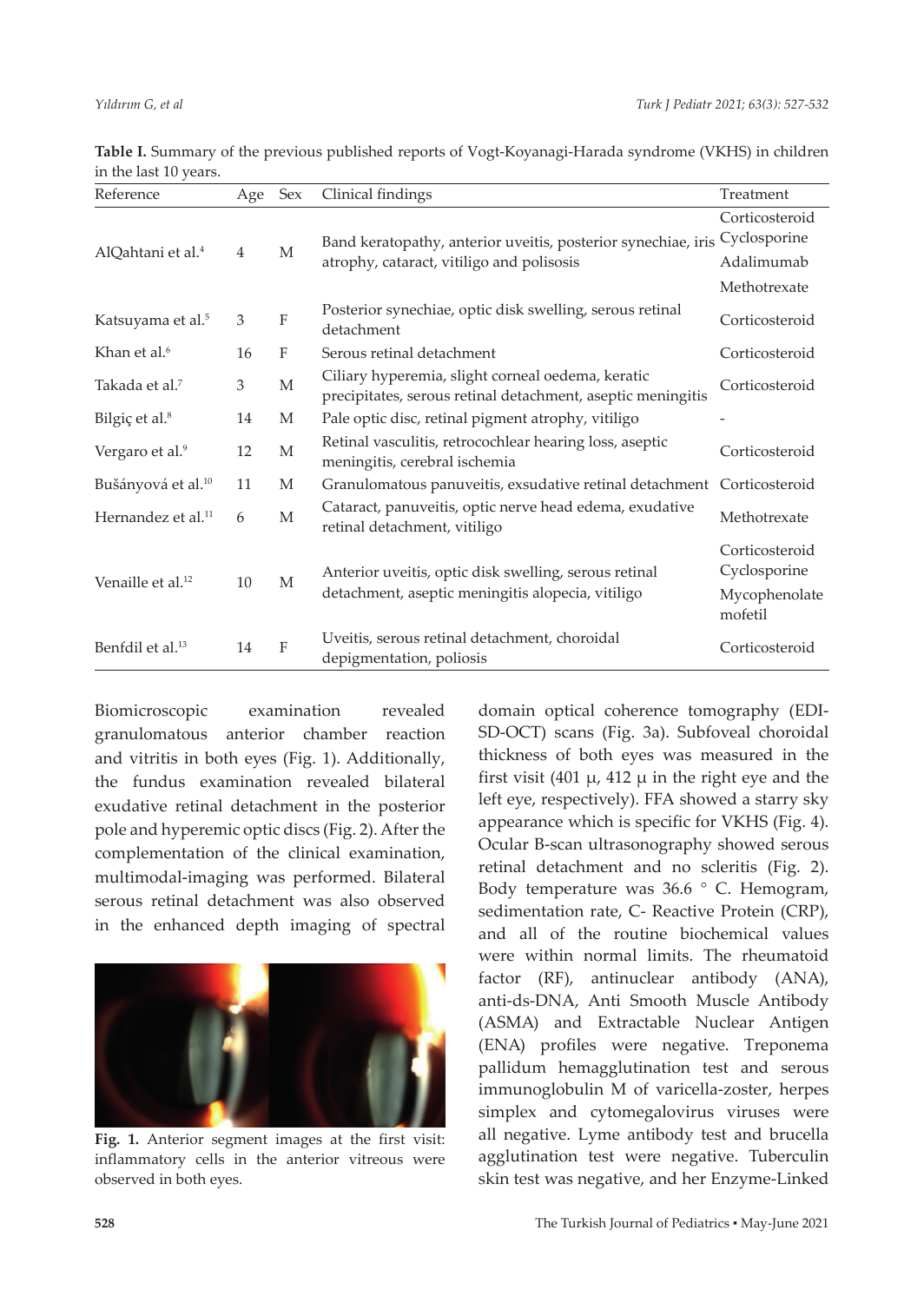

**Fig. 2.** Color photographs of the fundus and ocular B-scan ultrasonography images at the first visit.

Immunosorbent Assay (ELISA) of HIV was negative. Serum angiotensin-converting enzyme level was normal. Pathergy test was negative. Aseptic meningitis was reported as a result of neurology consultation. The patient had no tinnitus or hearing loss, and all audiology tests were normal. There was no pathological finding in the dermatology consultation. No pathology was observed on the chest X-ray.

The patient was hospitalized with a systemic and topical (for the inflammatory findings in the anterior chamber and vitreous) steroid treatment plan. After intravenous steroid treatment (methylprednisolone 1,000 mg for 3 days), oral steroid (prednisolone 1 mg / kg) was continued. On the seventh day of the treatment, BCVA increased to 20/40 bilaterally, and her intraocular pressures were within normal limits (14 to 20 mmHg). Bilateral OCT images revealed decreased subretinal fluid (Fig. 3b). Bilateral BCVA of the patient was 20/20 at the control visit of the first month while she was under a 0.5 mg/kg oral prednisolone treatment. Furthermore, the SD-OCT image showed the



**Fig. 3.** a-OCT images at the first visit: Serous retinal detachment in both eyes. b-OCT images at the seventh day of steroid treatment: OCT images showed decreased subretinal fluid in both eyes. c-OCT images at first month follow-up visit: Subretinal fluid was lost in OCT images of both eyes. d-OCT images at second month follow-up visit: Subretinal fluid was seen again in OCT image of the right eye. e-OCT images at follow-up visit two weeks after low dose azathioprine treatment: Subretinal fluid was lost in the right eye.

disappearance of the subretinal fluid in both of the eyes (Fig. 3c). However, the patient had complaints and findings of weight gain and the onset of Cushingoid-like fat tissue distribution, thus, she was consulted to the department of endocrinology. The endocrinology department planned a gradual reduction and termination of the oral steroid treatment. The steroid treatment was gradually decreased. While she was at the dose of 8 mg/day at the follow-up visit in the second month, the patient's visual complaints emerged again, and her BCVA was measured as 20/25 in the right, and 20/20 in the left eye. SD-OCT image of the right eye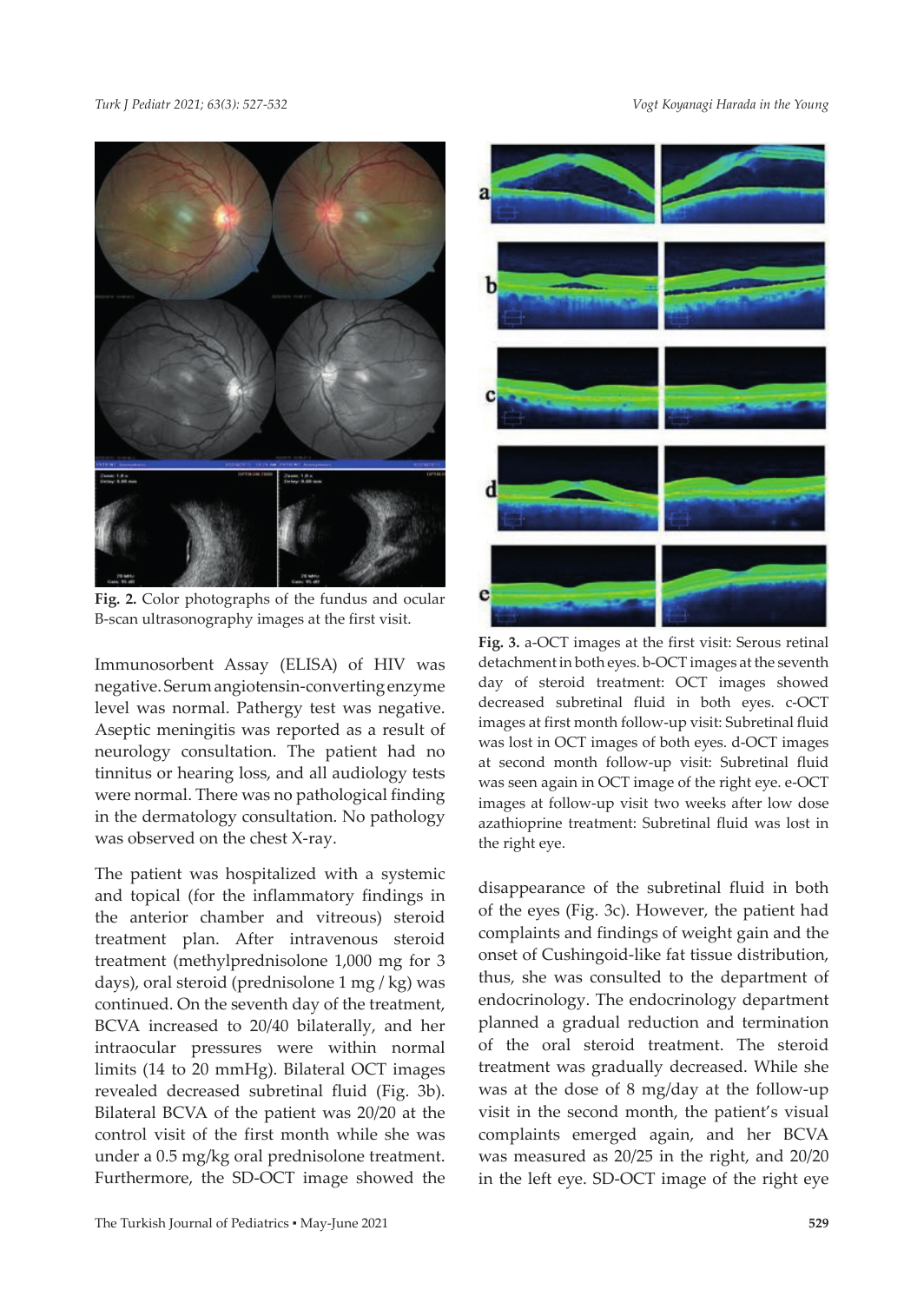

**Fig. 4.** Fundus fluorescein angiography (FFA) images at the first visit: FFA demonstrated serous retinal detachment of posterior pole and papillitis in both eyes.

showed subretinal fluid again (Fig. 3d). The patient was re-consulted to the department of pediatrics, and after monitoring her hemogram and biochemistry results, the current treatment was continued with a low-dose steroid (prednisolone 4 mg/day) and 50 mg (1mg/kg/ day) azathioprine. At the follow-up visit, which was two weeks after the last visit, bilateral BCVA was 20/20, and the subretinal fluid disappeared again on the SD-OCT image of the right eye (Fig. 3e). Subfoveal choroidal thickness of both eyes was measured again and there was thinning in the choroidal thickness of both eyes according to the first visit (315  $\mu$ , 311  $\mu$  in the right eye and the left eye, respectively). Her oral steroid dose was completely stopped and she had no complaints and residual findings of the side effects of steroids. The patient was treated with only low-dose azathioprine (50mg/day) during the rest of the first year and no recurrence was observed in the last 3 years.

An informed consent form was obtained from the patient and her family for the publication of this case.

#### **Discussion**

The etiology of VKHS is still unknown, although an immune response against melanocytes has been held responsible for the pathogenesis of the disease. The immune response to melanocytes in the uveal system results in bilateral panuveitis, optic disc hyperemia and serous retinal detachment.<sup>14</sup> There is no specific diagnostic method for VKH disease. The diagnosis of the disease is made after the exclusion of other causes of uveitis. Therefore, VKHS is diagnosed using established diagnostic criteria, based on clinical findings.<sup>2</sup>

The differential diagnosis includes infectious agents such as syphilis, tuberculosis, toxoplasma, AIDS; systemic inflammatory diseases such as Behçet's disease, systemic lupus erythematosus, rheumatoid arthritis, Wegener's granulomatosis, ulcerative colitis and sarcoidosis; ocular diseases such as sympathetic ophthalmia, intraocular lymphoma, central serous chorioretinopathy, posterior scleritis, uveal effusion syndrome, malignant hypertensive retinopathy.<sup>15</sup> Additionally, starry sky appearance is one of the characteristic features of VKHS, however starry sky appearance on fluorescein angiography can be seen in numerous conditions, including sympathetic ophthalmia, central serous chorioretinopathy, posterior scleritis, leukemia, DIC, malignant hypertension. Juvenile rheumatoid arthritis is the most common etiology of pediatric anterior uveitis and disease associated with ANA.16 Clinical presentation of VKH may mimic sympathetic ophthalmia but there is no history of ocular trauma or ocular surgery in patients with VKHS.17 Serum angiotensin converting enzyme level, a chest radiograph can aid in the differential diagnosis for sarcoidosis. In addition, retinal vascular findings in Behçet's disease and sarcoidosis are more evident.15 The RPE sub-infiltrates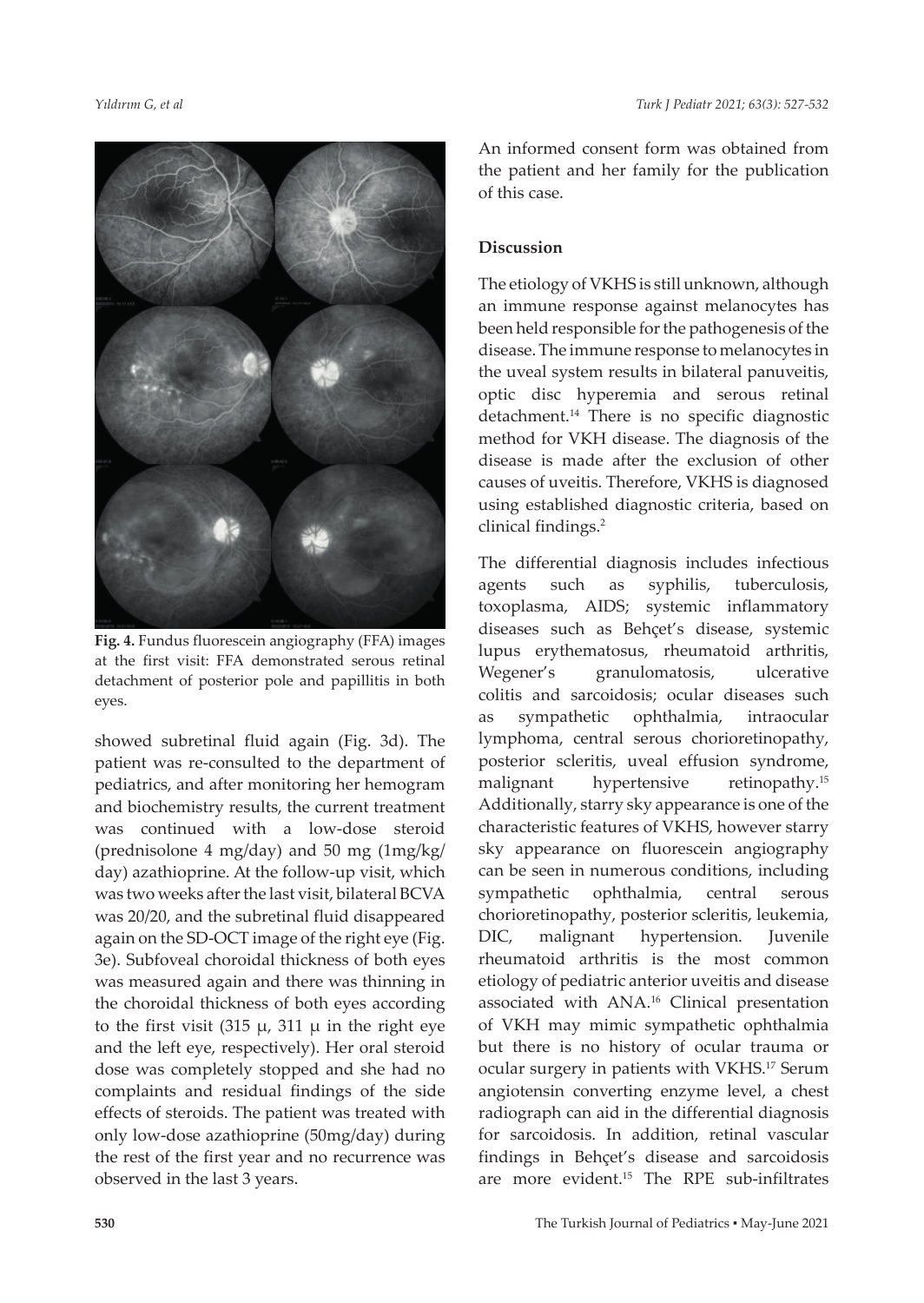seen in B cell lymphoma are much larger and fewer than the yellow infiltrates seen in VKHS.15 Ultrasonography can help differentiate VKHS from posterior scleritis.18 Patients with idiopathic uveal effusion syndrome do not have intraocular inflammation; and exudative retinal detachments tend to be chronic and they are resistant to medical therapy such as corticosteroids or antimetabolites.19

Our patient had no history of penetrating ocular trauma or surgery before the onset of the first uveitis. In our patient's laboratory tests and imaging methods, no findings or test results were found for diseases above stated for differential diagnosis. In our case, early phase findings of the disease were bilaterally present and also had neurological findings. Therefore, according to the revised diagnostic criteria of VKHS; our patient was defined as incomplete VKHS.20 If our patient had symptoms of alopecia, poliosis or vitiligo, we could describe the disease as complete, but these findings were not observed in the last 3 years. We can associate the absence of these symptoms with early diagnosis and correct treatment.

Multiple treatment methods have been tried for VKHS, including corticosteroid, cyclosporine, antimetabolites, and alkylating agents. $21$ Insufficient immunosuppressive therapy will cause relapses in the disease and the disease will tend to become chronic. Early and high-dose systemic corticosteroids are used to suppress inflammation in the acute stage of the disease. High-dose corticosteroids are associated with side effects such as hyperglycemia, hypertension, immunodeficiency, weight gain, cushing syndrome and secondary glaucoma.<sup>22</sup> In the literature; due to side effects or in resistant cases, agents such as cyclosporine, azathioprine, adalimumab, methotrexate, mycophenolate have been added to the treatment (Table I).

Azathioprine, is usually used in the treatment of immunological diseases such as inflammatory bowel disease (IBD) and autoimmune hepatitis in children.23 In the literature; it has been

reported that azathioprine is combined with steroids in the treatment of children with VKHS.24 We used low dose steroids (4 mg/ day) and systemic azathioprine (50 mg/day) to overcome side effects and relapses. Two weeks after the indicated treatment, steroid treatment was discontinued. Azathioprine has been shown to be effective by some authors in patients with corticosteroid intolerance.<sup>25</sup> Azathioprine can cause some serious side effects, such as myelosuppression and gastrointestinal disorders. However, these side effects are unusual with low dose use (1mg/  $kg/day)$  compared to high doses.<sup>22</sup> During the first 3 years of follow-up, we did not observe any recurrence, sunset glow fundus appearance and dermatological problems. These findings are consistent with previous literature, which concluded that VHS patients who were diagnosed and treated immediately did not develop dermatologic lesions.<sup>26</sup>

Finally, VKHS is a disease rarely presented in young patients, and it can be misdiagnosed due to its rarity. Because of the major complications of the disease that threaten the ocular vision, patients should be treated as soon as possible with corticosteroids and/or immunosuppressive drugs. In conclusion, early diagnosis and selection of timely and appropriate treatment protocol provided a good visual prognosis without serious complications in the patient. Further case series and randomized-controlled studies with large sample sizes are needed to enlighten the other probable effective therapies or their side effects also in the young VKHSs.

#### **Declaration of patient consent**

The authors certify that they have obtained all appropriate patient consent forms. In the form the patient(s) has/have given his/her/ their consent for his/her/their images and other clinical information to be reported in the journal. The patients understand that their names and initials will not be published and due efforts will be made to conceal their identity, but anonymity cannot be guaranteed.